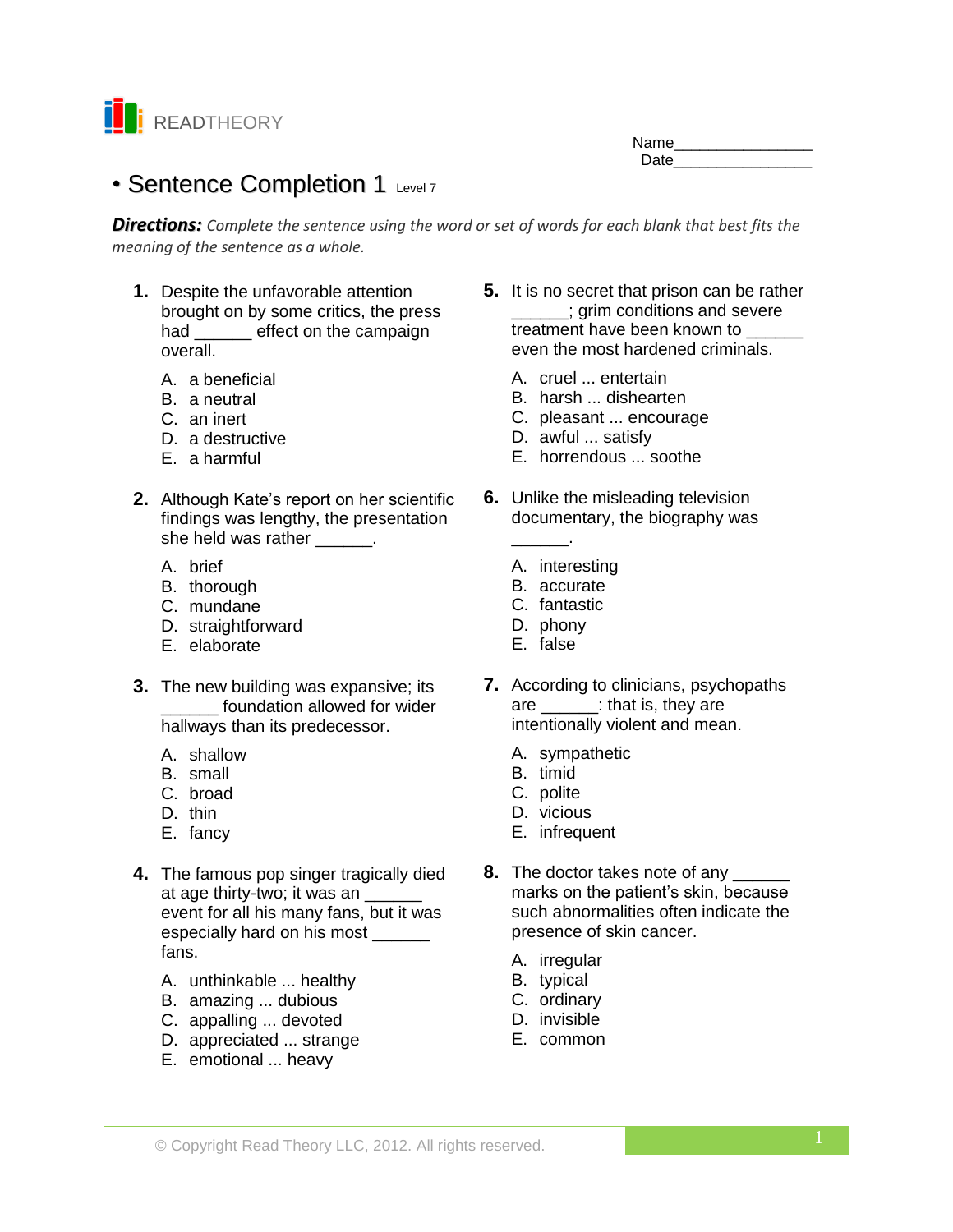# **Answers and Explanations**

#### **1) A**

The main clue in this question is the word "although," which means that two things are related in a negative or opposite way. The correct choice will set up an opposite relationship between Kate's lengthy report and her presentation. The missing word describes her presentation, and if her report were lengthy, her report must have been not lengthy. Because *brief* means not lengthy, choice **(A)** is correct.

**(B)** is incorrect because it does not set up an opposite relationship. *Thorough* means complete with regard to every detail and is, as such, not the opposite of "lengthy."

**(C)** is incorrect because it does not set up an opposite relationship. *Mundane* means dull and is, as such, not the opposite of "lengthy."

**(D)** is incorrect because it does not set up an opposite relationship. *Straightforward* means easy to understand and not complex. It does not work because straightforward is not the same as short.

**(E)** is incorrect because it does not set up an opposite relationship. *Elaborate* means complex and detailed and is, as such, not the opposite of "lengthy."

## **2) A**

The main clue in this question is the word "despite," which means that two things are related in a negative or opposite way. The correct choice will set up an opposite relationship with "unfavorable attention." The word "unfavorable" is a negative word, so the correct choice must be something positive. *Beneficial* means favorable or resulting in good, so choice **(A)** is correct.

**(B)** is incorrect because *neutral* means having neither a positive nor a negative effect on something. This does not work because neutral is not the opposite of "unfavorable."

**(C)** is incorrect because *inert* means lacking the strength to move or affect something. This does not work because inert is not the opposite of "unfavorable."

**(D)** is incorrect because *destructive* means harmful or damaging. This is similar to "unfavorable," not the opposite of it.

**(E)** is incorrect because *harmful* means causing damage or harm. This is similar to "unfavorable," not the opposite of it.

#### **3) C**

The main clue in this question is the semicolon ( **;** ), which combines two independent clauses that are close in meaning and progress logically from one another. This means that there will be a logical relationship between the expansive hallways and the foundation the missing word describes. The missing word must, therefore, mean expansive or large. Because *broad* means wide, choice **(C)** is correct.

**(A)** is incorrect because it does not set up a logical relationship. *Shallow* means of little depth and in no way would imply that the foundation was "expansive."

**(B)** is incorrect because it does not set up a logical relationship. *Small* means not large in size. In context, it conveys the idea that the foundation is too little or narrow to provide for expansive hallways. This is the opposite of what the prompt implies.

**(D)** is incorrect because it does not set up a logical relationship. *Thin* means not wide. In context, it conveys the idea that the foundation is too little or narrow to provide for expansive hallways. This is the opposite of what the prompt implies.

**(E)** is incorrect because it does not set up a logical relationship. *Fancy* means elaborate in structure or decoration. There is no connection between this word and the size characteristics implied by the prompt.

## **4) C**

Each missing word has its own clue in this sentence. The first missing word's clue is the semicolon ( ; ), which links independent clauses that state related information. This means there is a logical connection between the tragic death of the pop singer and the type of "event" it was for his fans, meaning the first missing word must relate to tragic. The second missing word hinges on the word "but," which sets up an opposite relationship between "all of his many fans" and the missing word. This means the missing word must refer to a specific, rather than general, type of fan who would take the death "especially hard." *Appalling* means awful or terrible, and *devoted* means loyal. In context, these words would imply that the tragic death was an awful event for all fans but especially for the singer's most loyal ones. Therefore, choice **(C)** is correct.

**(A)** is incorrect because neither word works in context. *Unthinkable* means too terrible to be considered a possibility, while *healthy* means in good health or physically well. The prompt implies that the singer's death was tragic but not that it was impossible. Furthermore, healthy or unhealthy fans would both take a tragic event in the same way.

**(B)** is incorrect because neither word works in context. *Amazing* means causing great surprise or wonder, while *dubious* means doubtful. Amazing is not the same as tragic, and doubtful fans would not take tragic news harder than would any other fans.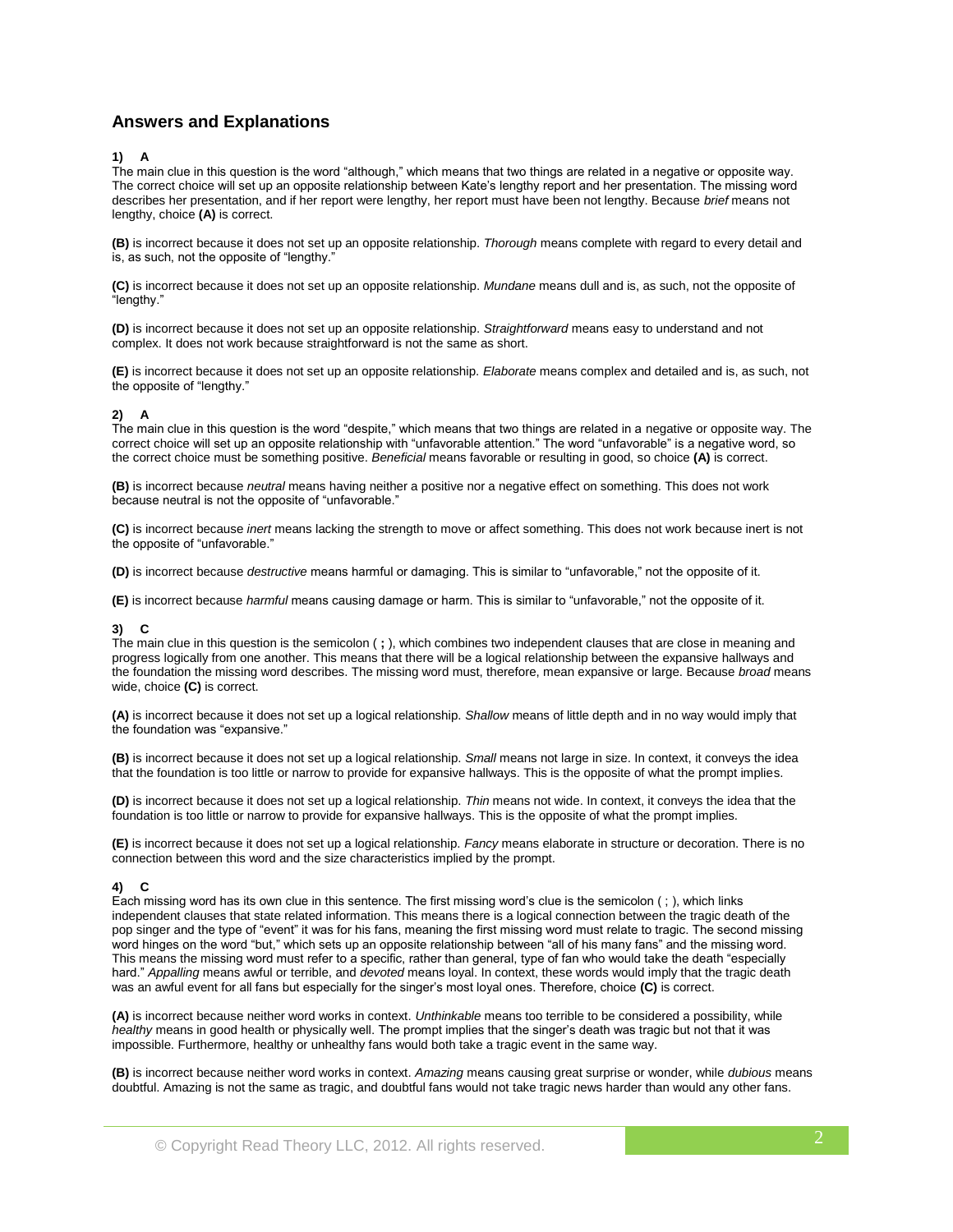**(D)** is incorrect because neither word works in context. *Appreciated* means valued, while *strange* means odd or unusual. A tragic event would not be valued, and strange fans would not take the news of a tragic event any harder than would normal fans.

**(E)** is incorrect because only the first word works in context. *Emotional* means arousing great feelings, and a tragic death could certainly be an emotional event. However, *heavy* means of great weight or significance, and there is no reason that heavy fans would take the news harder than non-heavy fans would.

## **5) B**

The main clue in this question is the semicolon ( **;** ), which combines two independent clauses that are close in meaning and progress logically from one another. This means that there will be a logical relationship between prison conditions and their effects on prisoners. The prompt states that prison is "grim" and "severe," so the first missing word must also mean grim or severe. The second missing word must relate to what prison does to "even the most hardened" criminals. The "even" in that phrase implies that prison does the opposite of hardening criminals. A hardened criminal is one who is determined to be a criminal, so the second missing word must describe the process by which a hardened criminal becomes no longer hardened. Because *harsh* means severe or unpleasantly rough, while *dishearten* means to cause someone to lose confidence or determination, choice **(B)** is correct.

**(A)** is incorrect because it does not set up a logical relationship. *Cruel* means willfully causing pain, while *entertain* means to provide someone with amusement. Prison can be cruel, but it does not entertain criminals.

**(C)** is incorrect because it does not set up a logical relationship. *Pleasant* means enjoyable or pleasing, while *encourage*  means to give someone confidence or support. The prompt implies that prison is the opposite of pleasant and does the opposite of encouraging hardened criminals.

**(D)** is incorrect because it does not set up a logical relationship. *Awful* means terrible or very bad, while *satisfy* means to meet someone's expectations or bring pleasure. Prison can be awful, but it does not satisfy prisoners.

**(E)** is incorrect because it does not set up a logical relationship. *Horrendous* means very awful, while *soothe* means to relax or calm. Prison can be horrendous, but it does not soothe prisoners, since nothing horrendous would calm anyone.

#### **6) B**

The main clue in this question is the word "unlike," which means that two things are related in a negative or opposite way. The correct choice will set up an opposite relationship with "misleading." If something is not misleading, then it is correct and factual. Because *accurate* means correct in all details, choice **(B)** is correct.

**(A)** is incorrect because it does not set up an opposite relationship. *Interesting* means arousing curiosity or interest. There is no relationship between being "misleading" and being interesting.

**(C)** is incorrect because it does not set up an opposite relationship. *Fantastic* means imaginative, which is not the opposite of "misleading."

**(D)** is incorrect because it does not set up an opposite relationship. *Phony* means not genuine. This is almost the same as "misleading," not the opposite of it.

**(E)** is incorrect because it does not set up an opposite relationship. *False* means not true. This is almost the same as "misleading," not the opposite of it.

## **7) D**

The main clue in this question is the phrase "that is," which is used to separate an explanatory clause from the part of the sentence it explains. This means that everything after "that is" explains what "psychopaths are," meaning that the missing word must mean "intentionally violent and mean." Because *vicious* means deliberately cruel and violent, choice **(D)** is correct.

**(A)** is incorrect because *sympathetic* means feeling sympathy or care for others. This is the opposite of what someone who is "intentionally violent and mean" would be described as.

**(B)** is incorrect because *timid* means lacking courage. This has no relationship to being "intentionally violent and mean."

**(C)** is incorrect because *polite* means courteous and kind. This is the opposite of what someone who is "intentionally violent and mean" would be described as.

**(E)** is incorrect because *infrequent* means rare. This has no relationship to being "intentionally violent and mean."

## **8) A**

The main clue in this question is the word "because," which links clauses that have a cause-and-effect relationship between them. This means that there is a relationship between the marks the doctor notes and those "abnormalities" that can indicate skin cancer. The missing word describes the "marks," so it must mean abnormal in order for the sentence to make sense. Because *irregular* means abnormal or not typical, choice **(A)** is correct.